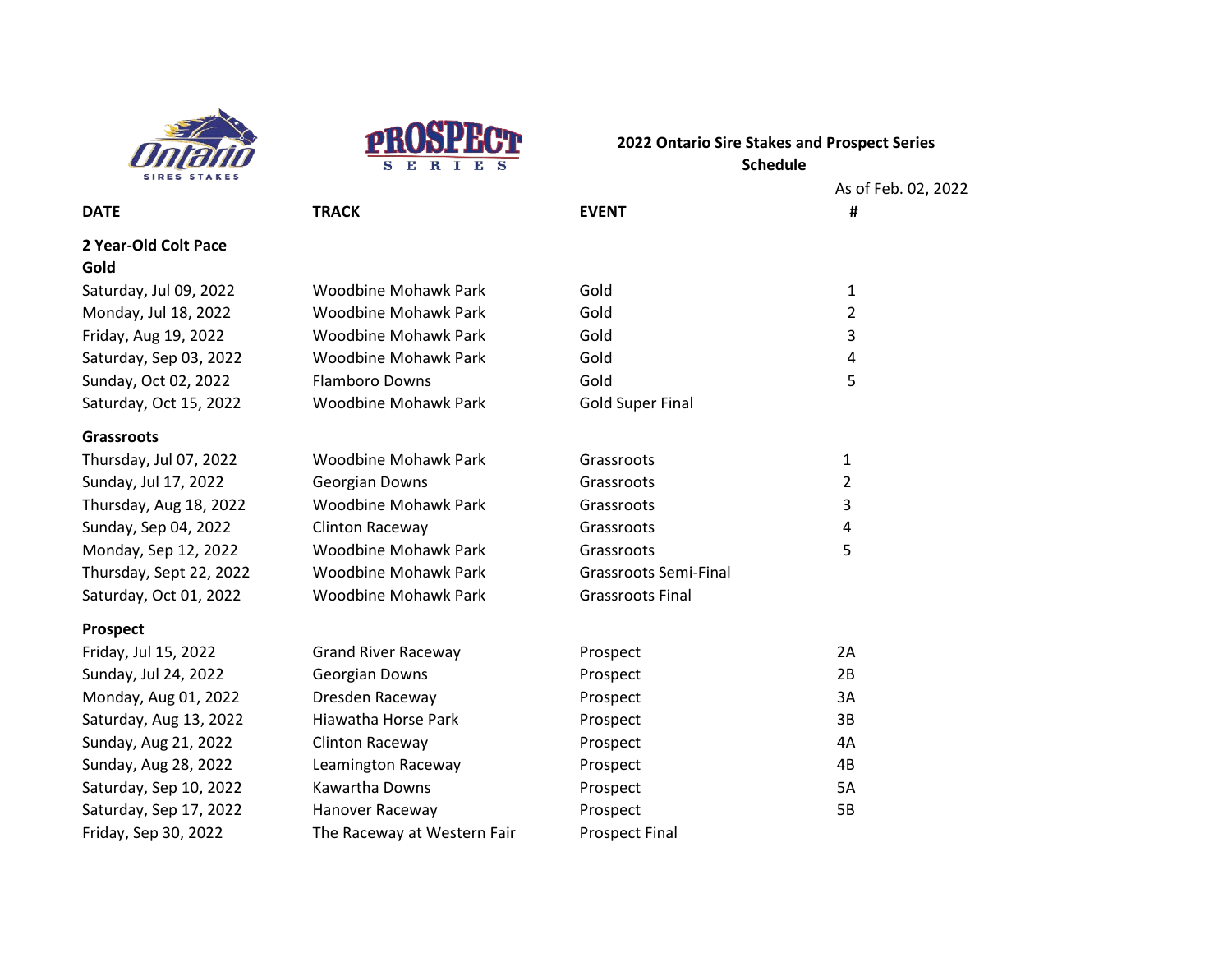



As of Feb. 02, 2022

|                              |                             |                              | As <sub>1</sub> |
|------------------------------|-----------------------------|------------------------------|-----------------|
| <b>DATE</b>                  | <b>TRACK</b>                | <b>EVENT</b>                 | Ħ               |
| 2 Year-Old Colt Trot<br>Gold |                             |                              |                 |
| Monday, Jul 04, 2022         | <b>Woodbine Mohawk Park</b> | Gold                         | 1               |
| Thursday, Jul 14, 2022       | Woodbine Mohawk Park        | Gold                         | $\overline{2}$  |
| Friday, Aug 12, 2022         | <b>Woodbine Mohawk Park</b> | Gold                         | 3               |
| Sunday, Sep 04, 2022         | <b>Flamboro Downs</b>       | Gold                         | 4               |
| Monday, Oct 03, 2022         | <b>Woodbine Mohawk Park</b> | Gold                         | 5               |
| Saturday, Oct 15, 2022       | <b>Woodbine Mohawk Park</b> | <b>Gold Super Final</b>      |                 |
| <b>Grassroots</b>            |                             |                              |                 |
| Sunday, Jul 03, 2022         | <b>Clinton Raceway</b>      | Grassroots                   | 1               |
| Tuesday, Jul 19, 2022        | <b>Woodbine Mohawk Park</b> | Grassroots                   | 2               |
| Tuesday, Aug 02, 2022        | <b>Woodbine Mohawk Park</b> | Grassroots                   | 3               |
| Tuesday, Aug 09, 2022        | <b>Woodbine Mohawk Park</b> | Grassroots                   | 4               |
| Saturday, Sep 10, 2022       | Hanover Raceway             | 5<br>Grassroots              |                 |
| Thursday, Sept 22, 2022      | <b>Woodbine Mohawk Park</b> | <b>Grassroots Semi-Final</b> |                 |
| Saturday, Oct 01, 2022       | <b>Woodbine Mohawk Park</b> | <b>Grassroots Final</b>      |                 |
| <b>Prospect</b>              |                             |                              |                 |
| Monday, Jul 11, 2022         | <b>Grand River Raceway</b>  | Prospect                     | 2A              |
| Sunday, Jul 24, 2022         | <b>Clinton Raceway</b>      | Prospect                     | 2B              |
| Sunday, Jul 31, 2022         | Georgian Downs              | Prospect                     | 3A              |
|                              |                             |                              |                 |

Saturday, Aug 13, 2022 Hiawatha Horse Park Prospect Prospect 3B Saturday, Aug 20, 2022 Georgian Downs Prospect Prospect AA

Saturday, Aug 27, 2022 Kawartha Downs Prospect Prospect 4B Tuesday, Sep 06, 2022 Flamboro Downs Prospect Function COM Saturday, Sep 17, 2022 Hanover Raceway **Frospect** Prospect 5B

Friday, Sep 30, 2022 The Raceway at Western Fair Prospect Final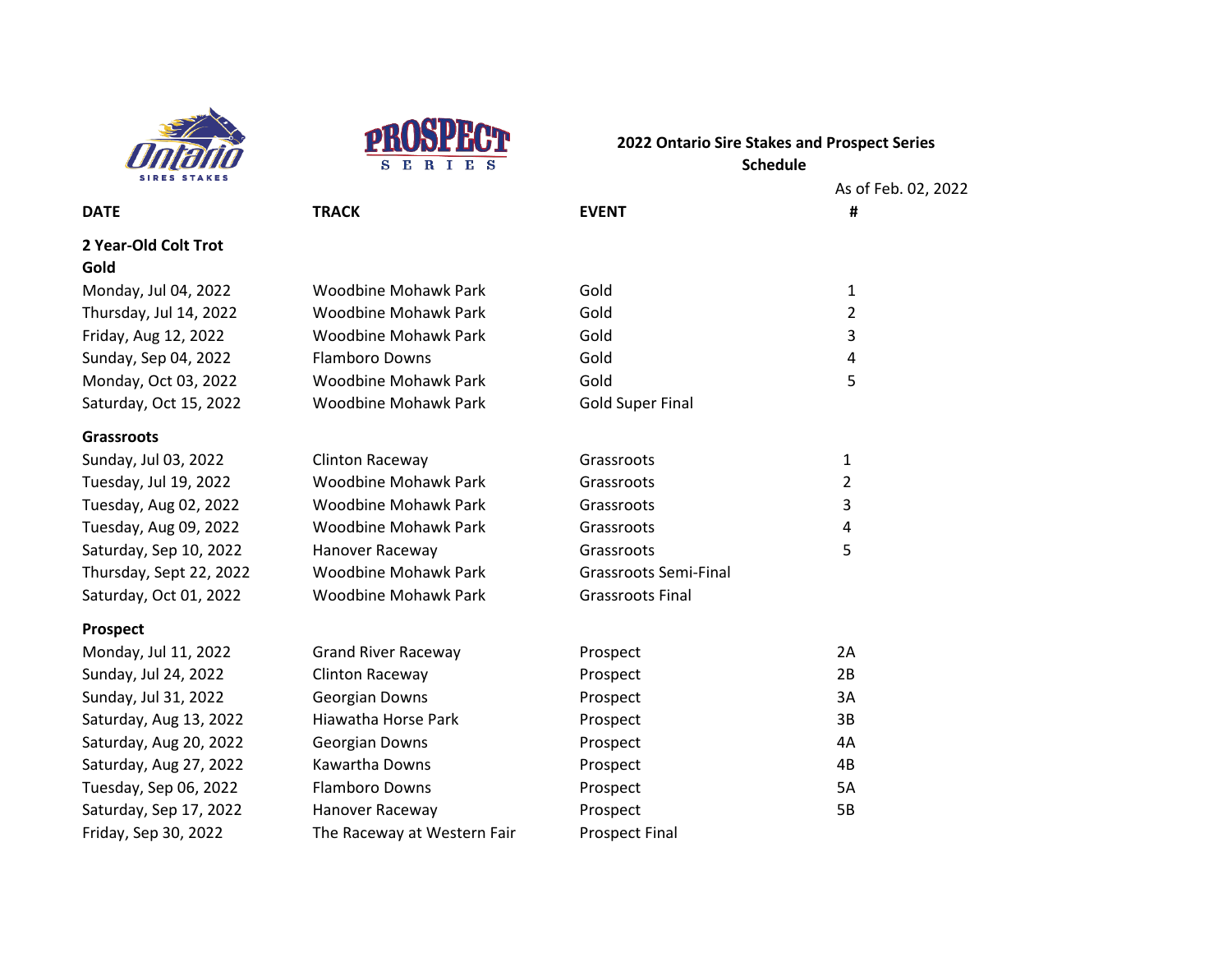



# **2022 Ontario Sire Stakes and Prospect Series**

**DATE TRACK EVENT # 2 Year-Old Filly Pace Gold** Friday, Jul 01, 2022 Woodbine Mo Thursday, Jul 14, 2022 Woodbine Mo Wednesday, Aug 17, 2022 Grand River Raceway Friday, Sep 02, 2022 Woodbine Mo Thursday, Oct 06, 2022 Woodbine Mo Saturday, Oct 15, 2022 Woodbine Mo **Grassroots** Tuesday, Jul 05, 2022 Woodbine Mo Saturday, Jul 16, 2022 Woodbine Mo Thursday, Aug 11, 2022 Woodbine Mo Saturday, Aug 27, 2022 Hanover Racey Wednesday, Sep 14, 2022 Grand River Raceway Thursday, Sept 22, 2022 Woodbine Mo Saturday, Oct 01, 2022 Woodbine Mo **Prospect**

## Monday, Jul 11, 2022 Grand River Raceway Tuesday, Jul 19, 2022 Georgian Dow Sunday, Jul 31, 2022 Clinton Racew Sunday, Aug 14, 2022 Georgian Dow Sunday, Aug 21, 2022 Leamington Raceway Saturday, Sep 03, 2022 Hanover Raceway Saturday, Sep 10, 2022 Kawartha Downs Prospect Prospect 5A Sunday, Sep 18, 2022 Flamboro Downs Prospect From Prospect 5B Friday, Sep 30, 2022 The Raceway at Western Fair Prospect Final

| UWI IIU I     |                              |                          |  |
|---------------|------------------------------|--------------------------|--|
| B.<br>R I E S | <b>Schedule</b>              |                          |  |
|               | <b>EVENT</b>                 | As of Feb. 02, 2022<br># |  |
|               |                              |                          |  |
|               |                              |                          |  |
|               |                              |                          |  |
| hawk Park     | Gold                         | $\mathbf{1}$             |  |
| hawk Park     | Gold                         | $\overline{2}$           |  |
| aceway        | Gold                         | 3                        |  |
| hawk Park     | Gold                         | 4                        |  |
| hawk Park     | Gold                         | 5                        |  |
| hawk Park     | <b>Gold Super Final</b>      |                          |  |
|               |                              |                          |  |
| hawk Park     | Grassroots                   | 1                        |  |
| hawk Park     | Grassroots                   | $\overline{2}$           |  |
| hawk Park     | Grassroots                   | 3                        |  |
| way           | Grassroots                   | 4                        |  |
| aceway        | Grassroots                   | 5                        |  |
| hawk Park     | <b>Grassroots Semi-Final</b> |                          |  |
| hawk Park     | <b>Grassroots Final</b>      |                          |  |
|               |                              |                          |  |
|               |                              | 2A                       |  |
| aceway        | Prospect                     | 2B                       |  |
| ns            | Prospect                     |                          |  |
| 'ay           | Prospect                     | 3A                       |  |
| ns            | Prospect                     | 3B                       |  |
| aceway        | Prospect                     | 4A                       |  |
| way           | Prospect                     | 4B                       |  |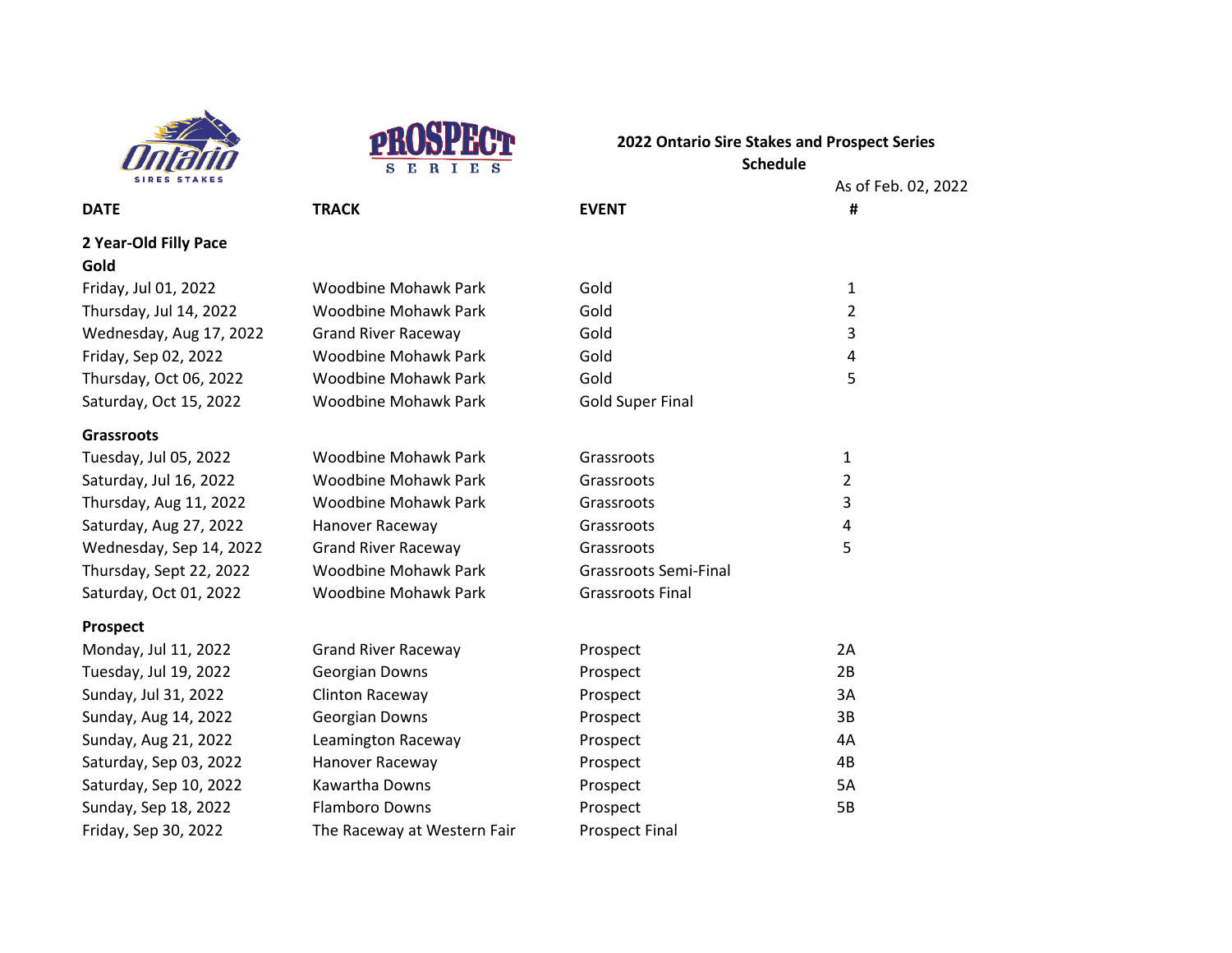



As of Feb. 02, 2022 **DATE TRACK EVENT #** Sunday, Jul 03, 2022 Georgian Downs Gold Gold 1 Tuesday, Jul 12, 2022 Woodbine Mohawk Park Gold 2 Thursday, Aug 11, 2022 Woodbine Mohawk Park Gold Gold 3 Sunday, Sep 04, 2022 Flamboro Downs Gold Gold 4 Monday, Oct 03, 2022 Woodbine Mohawk Park Gold 5 Saturday, Oct 15, 2022 Woodbine Mohawk Park Gold Super Final Hiawatha Horse Park Grassroots 1 Woodbine Mohawk Park Grassroots and December 2 Dresden Raceway **Grassroots** 3 Kawartha Downs Grassroots Grassroots 4 Woodbine Mohawk Park Grassroots 66, 2022 B Woodbine Mohawk Park Grassroots Semi-Final Woodbine Mohawk Park Grassroots Final Friday, Jul 08, 2022 **Grand River Raceway Constructs** Prospect 2A Saturday, Jul 16, 2022 Georgian Downs Prospect Prospect Prospect Prospect Prospect Prospect P Sunday, Jul 24, 2022 **Dresden Raceway Prospect** Prospect 3A Wednesday, Aug 03, 2022 Grand River Raceway Prospect Prospect 3B Saturday, Aug 13, 2022 Kawartha Downs Prospect Prospect 4A Sunday, Aug 21, 2022 Clinton Raceway **Prospect** Prospect AB

#### **2 Year-Old Filly Trot Gold**

#### **Grassroots**

| Saturday, Jul 02, 2022  |
|-------------------------|
| Monday, Jul 11, 2022    |
| Monday, Aug 01, 2022    |
| Saturday, Aug 13, 2022  |
| Tuesday, Sep 06, 2022   |
| Thursday, Sept 22, 2022 |
| Saturday, Oct 01, 2022  |
|                         |

#### **Prospect**

Friday, Sep 30, 2022 The Raceway at Western Fair Prospect Final

Saturday, Sep 03, 2022 Hiawatha Horse Park Prospect Prospect 5A Tuesday, Sep 13, 2022 Flamboro Downs Prospect From Prospect 5B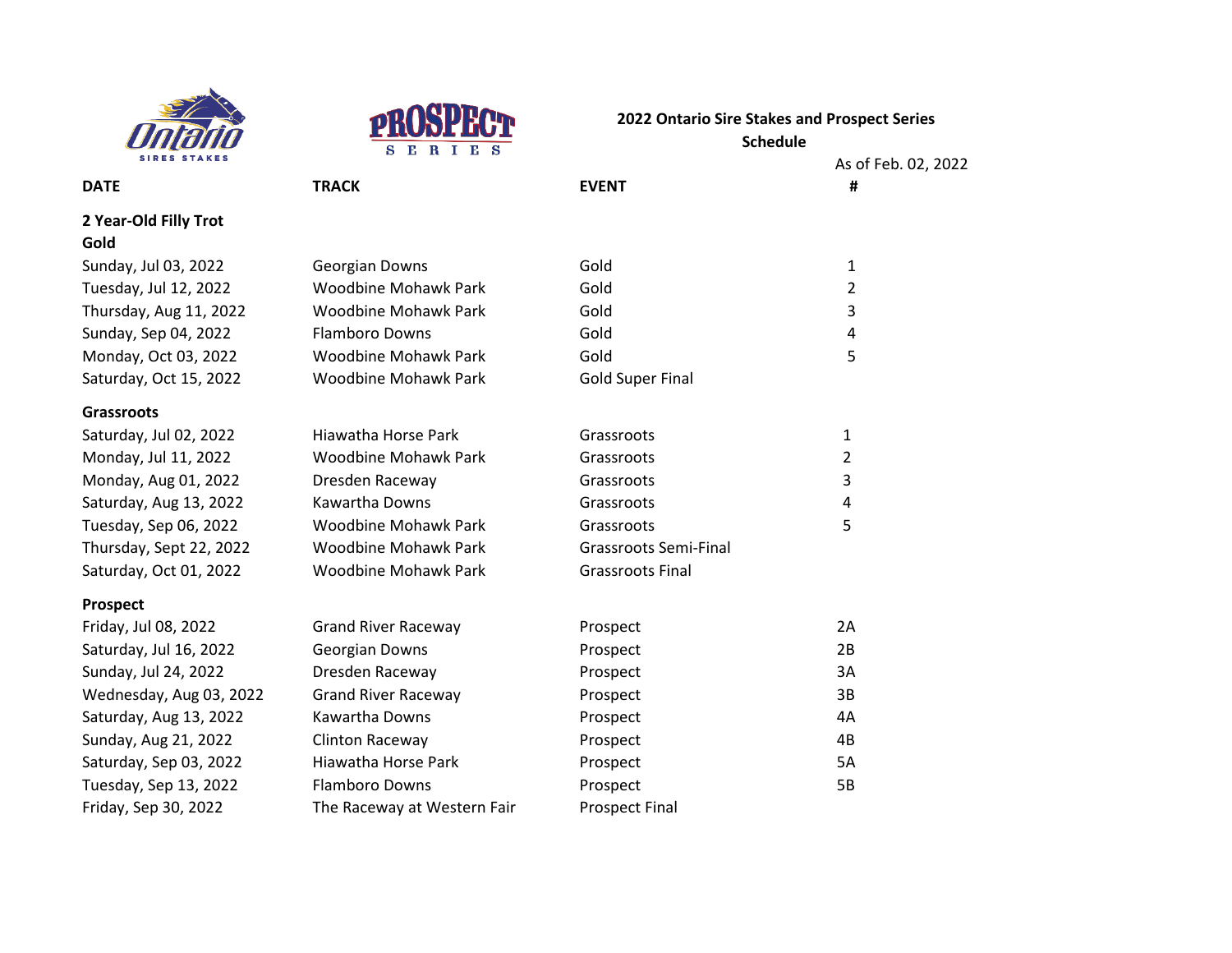



02, 2022

| <b>SIRES STAKES</b>         |                             |                              | As of Feb.              |
|-----------------------------|-----------------------------|------------------------------|-------------------------|
| <b>DATE</b>                 | <b>TRACK</b>                | <b>EVENT</b>                 | #                       |
| <b>3 Year-Old Colt Pace</b> |                             |                              |                         |
| Gold                        |                             |                              |                         |
| Saturday, Jul 02, 2022      | <b>Woodbine Mohawk Park</b> | Gold                         | 1                       |
| Saturday, Jul 23, 2022      | <b>Woodbine Mohawk Park</b> | Gold                         | 2                       |
| Sunday, Aug 07, 2022        | Georgian Downs              | Gold                         | 3                       |
| Friday, Aug 26, 2022        | <b>Woodbine Mohawk Park</b> | Gold                         | 4                       |
| Friday, Sep 30, 2022        | <b>Woodbine Mohawk Park</b> | Gold                         | 5                       |
| Saturday, Oct 15, 2022      | <b>Woodbine Mohawk Park</b> | <b>Gold Super Final</b>      |                         |
| <b>Grassroots</b>           |                             |                              |                         |
| Sunday, May 22, 2022        | <b>Flamboro Downs</b>       | Grassroots                   | 1                       |
| Saturday, Jul 09, 2022      | <b>Woodbine Mohawk Park</b> | Grassroots                   | $\overline{2}$          |
| Saturday, Jul 30, 2022      | Hiawatha Horse Park         | Grassroots                   | 3                       |
| Saturday, Aug 13, 2022      | <b>Woodbine Mohawk Park</b> | Grassroots                   | $\overline{\mathbf{4}}$ |
| Monday, Aug 29, 2022        | <b>Woodbine Mohawk Park</b> | Grassroots                   | 5                       |
| Friday, Sep 23, 2022        | <b>Woodbine Mohawk Park</b> | <b>Grassroots Semi-Final</b> |                         |
| Saturday, Oct 01, 2022      | <b>Woodbine Mohawk Park</b> | <b>Grassroots Final</b>      |                         |
| <b>Prospect</b>             |                             |                              |                         |
| Saturday, May 21, 2022      | <b>Flamboro Downs</b>       | Prospect                     | 1A                      |
| Tuesday, May 31, 2022       | The Raceway at Western Fair | Prospect                     | 1B                      |
| Sunday, Jun 12, 2022        | Clinton Raceway             | Prospect                     | $\overline{2}$          |
| Saturday, Jul 16, 2022      | Hanover Raceway             | Prospect                     | 3A                      |
| Sunday, Jul 24, 2022        | Dresden Raceway             | Prospect                     | 3B                      |
| Friday, Aug 05, 2022        | <b>Grand River Raceway</b>  | Prospect                     | 4                       |

Saturday, Aug 20, 2022 Kawartha Downs Prospect Prospect 5A Saturday, Sep 10, 2022 Hiawatha Horse Park Prospect Prospect 5B

Friday, Sep 30, 2022 The Raceway at Western Fair Prospect Final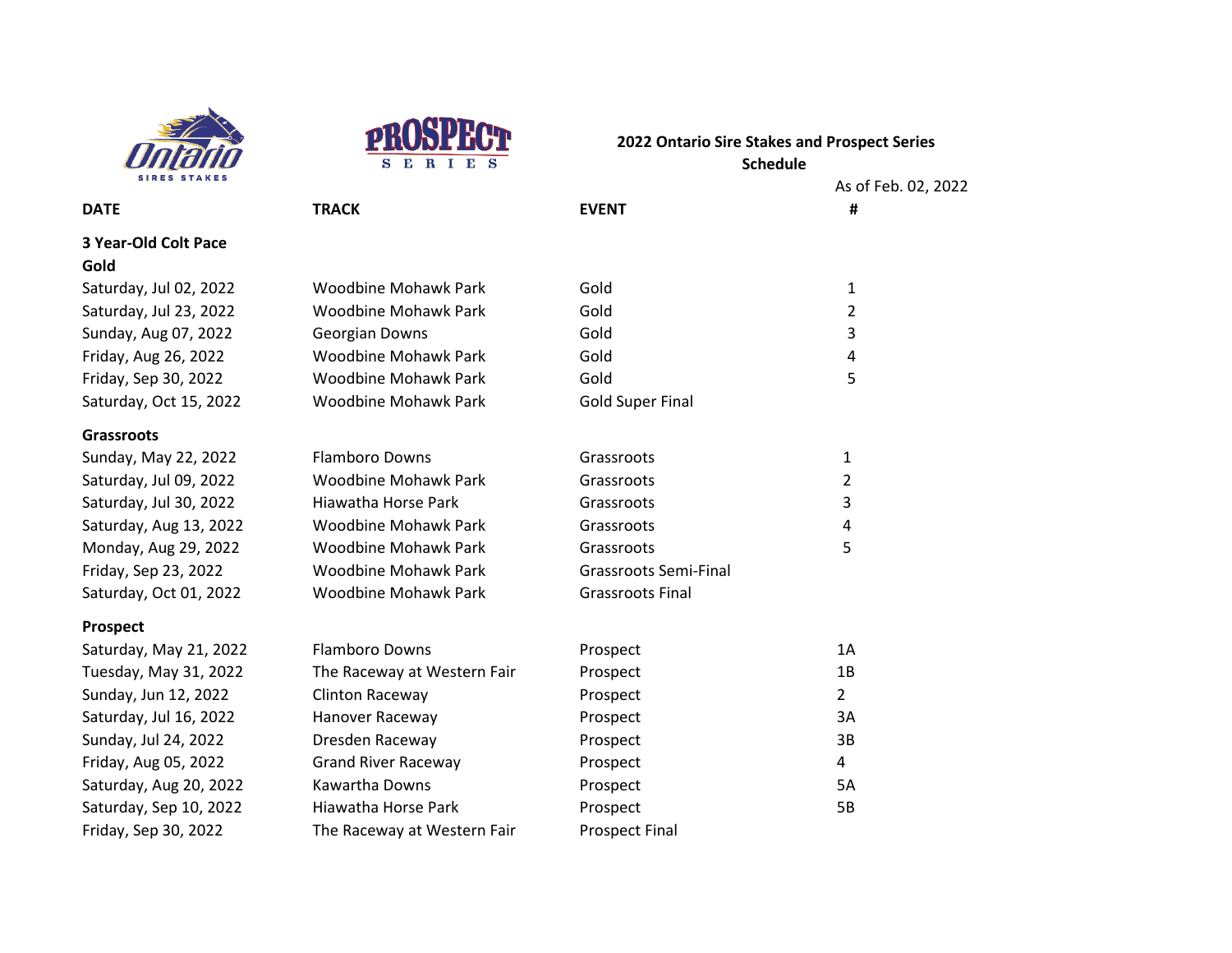



As of Feb. 02, 2022

**DATE TRACK EVENT # 3 Year-Old Colt Trot Gold** Monday, May 30, 2022 Woodbine Mohawk Park Gold Gold 1 Sunday, Jul 10, 2022 Rideau Carleton Raceway Gold 2 Monday, Aug 08, 2022 Woodbine Mohawk Park Gold Gold 3 Thursday, Aug 25, 2022 Woodbine Mohawk Park Gold Gold 4 Tuesday, Oct 04, 2022 The Raceway at Western Fair Gold 5 Saturday, Oct 15, 2022 Woodbine Mohawk Park Gold Super Final **Grassroots** Friday, Jun 03, 2022 **Grand River Raceway Grassroots** Grassroots 1 Sunday, Jul 10, 2022 Rideau Carleton Raceway Grassroots Carleton Raceway Grassroots Friday, Aug 12, 2022 Woodbine Mohawk Park Grassroots 3 Monday, Aug 22, 2022 Woodbine Mohawk Park Grassroots 4 Tuesday, Sept 13, 2022 Woodbine Mohawk Park Grassroots 67 September 2014 Friday, Sep 23, 2022 Woodbine Mohawk Park Grassroots Semi-Final Saturday, Oct 01, 2022 Woodbine Mohawk Park Grassroots Final **Prospect** Saturday, May 21, 2022 Flamboro Downs Prospect Prospect 2A Tuesday, May 31, 2022 The Raceway at Western Fair Prospect The Prospect The May 1B Sunday, Jun 12, 2022 Clinton Raceway **Prospect** Prospect 2A

| Saturday, May 21, 2022 | <b>Flamboro Downs</b>       | Prospect              | 1A |
|------------------------|-----------------------------|-----------------------|----|
| Tuesday, May 31, 2022  | The Raceway at Western Fair | Prospect              | 1B |
| Sunday, Jun 12, 2022   | Clinton Raceway             | Prospect              | 2A |
| Sunday, Jul 10, 2022   | Rideau Carleton Raceway     | Prospect              | 2B |
| Saturday, Jul 30, 2022 | Kawartha Downs              | Prospect              | 3A |
| Sunday, Aug 14, 2022   | Leamington Raceway          | Prospect              | 3B |
| Sunday, Aug 21, 2022   | Georgian Downs              | Prospect              | 4  |
| Friday, Sep 09, 2022   | <b>Grand River Raceway</b>  | Prospect              |    |
| Friday, Sep 30, 2022   | The Raceway at Western Fair | <b>Prospect Final</b> |    |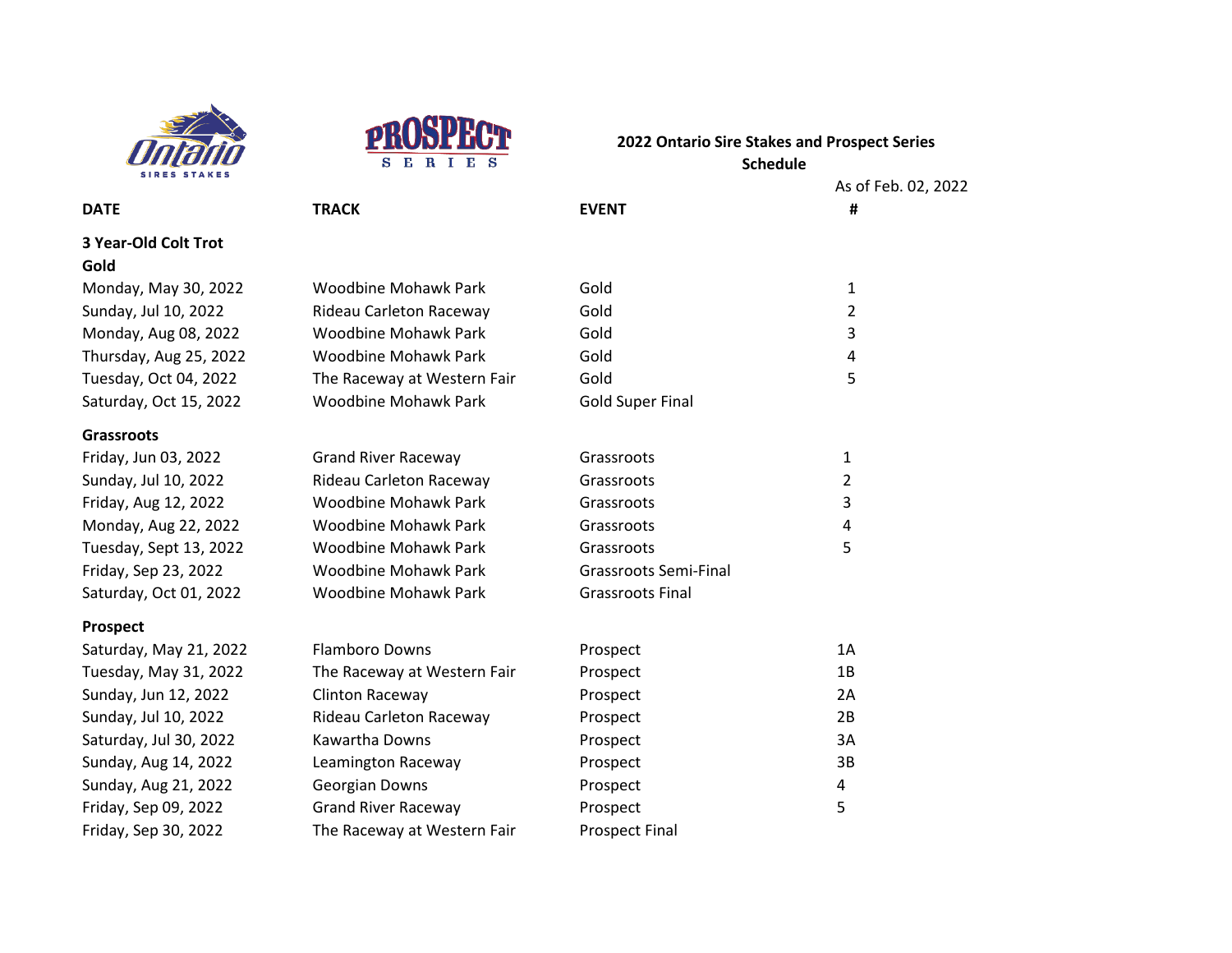



|                         |                             |                              | As of Feb. 02, 2022 |
|-------------------------|-----------------------------|------------------------------|---------------------|
| <b>DATE</b>             | <b>TRACK</b>                | <b>EVENT</b>                 | #                   |
| 3 Year-Old Filly Pace   |                             |                              |                     |
| Gold                    |                             |                              |                     |
| Saturday, Jun 04, 2022  | <b>Woodbine Mohawk Park</b> | Gold                         | 1                   |
| Friday, Jul 08, 2022    | <b>Woodbine Mohawk Park</b> | Gold                         | 2                   |
| Monday, Aug 01, 2022    | <b>Grand River Raceway</b>  | Gold                         | 3                   |
| Sunday, Aug 28, 2022    | Rideau Carleton Raceway     | Gold                         | 4                   |
| Monday, Sep 26, 2022    | <b>Woodbine Mohawk Park</b> | Gold                         | 5                   |
| Saturday, Oct 15, 2022  | <b>Woodbine Mohawk Park</b> | <b>Gold Super Final</b>      |                     |
| <b>Grassroots</b>       |                             |                              |                     |
| Friday, May 27, 2022    | The Raceway at Western Fair | Grassroots                   | $\mathbf{1}$        |
| Tuesday, Jul 12, 2022   | <b>Woodbine Mohawk Park</b> | Grassroots                   | $\overline{2}$      |
| Monday, Aug 01, 2022    | <b>Woodbine Mohawk Park</b> | Grassroots                   | 3                   |
| Sunday, Aug 28, 2022    | Rideau Carleton Raceway     | Grassroots                   | 4                   |
| Friday, Sept 09, 2022   | <b>Woodbine Mohawk Park</b> | Grassroots                   | 5                   |
| Friday, Sep 23, 2022    | <b>Woodbine Mohawk Park</b> | <b>Grassroots Semi-Final</b> |                     |
| Saturday, Oct 01, 2022  | <b>Woodbine Mohawk Park</b> | <b>Grassroots Final</b>      |                     |
| Prospect                |                             |                              |                     |
| Saturday, May 21, 2022  | <b>Flamboro Downs</b>       | Prospect                     | 1A                  |
| Tuesday, May 31, 2022   | The Raceway at Western Fair | Prospect                     | 1B                  |
| Sunday, Jun 19, 2022    | Dresden Raceway             | Prospect                     | 2A                  |
| Wednesday, Jul 13, 2022 | <b>Grand River Raceway</b>  | Prospect                     | 2B                  |
| Saturday, Jul 23, 2022  | Hiawatha Horse Park         | Prospect                     | 3A                  |

Sunday, Aug 07, 2022 Leamington Raceway **Prospect** Prospect 3B Sunday, Aug 28, 2022 Rideau Carleton Raceway Prospect 4 Saturday, Sep 10, 2022 Hanover Raceway **Fig. 2018** Prospect 5

Friday, Sep 30, 2022 The Raceway at Western Fair Prospect Final